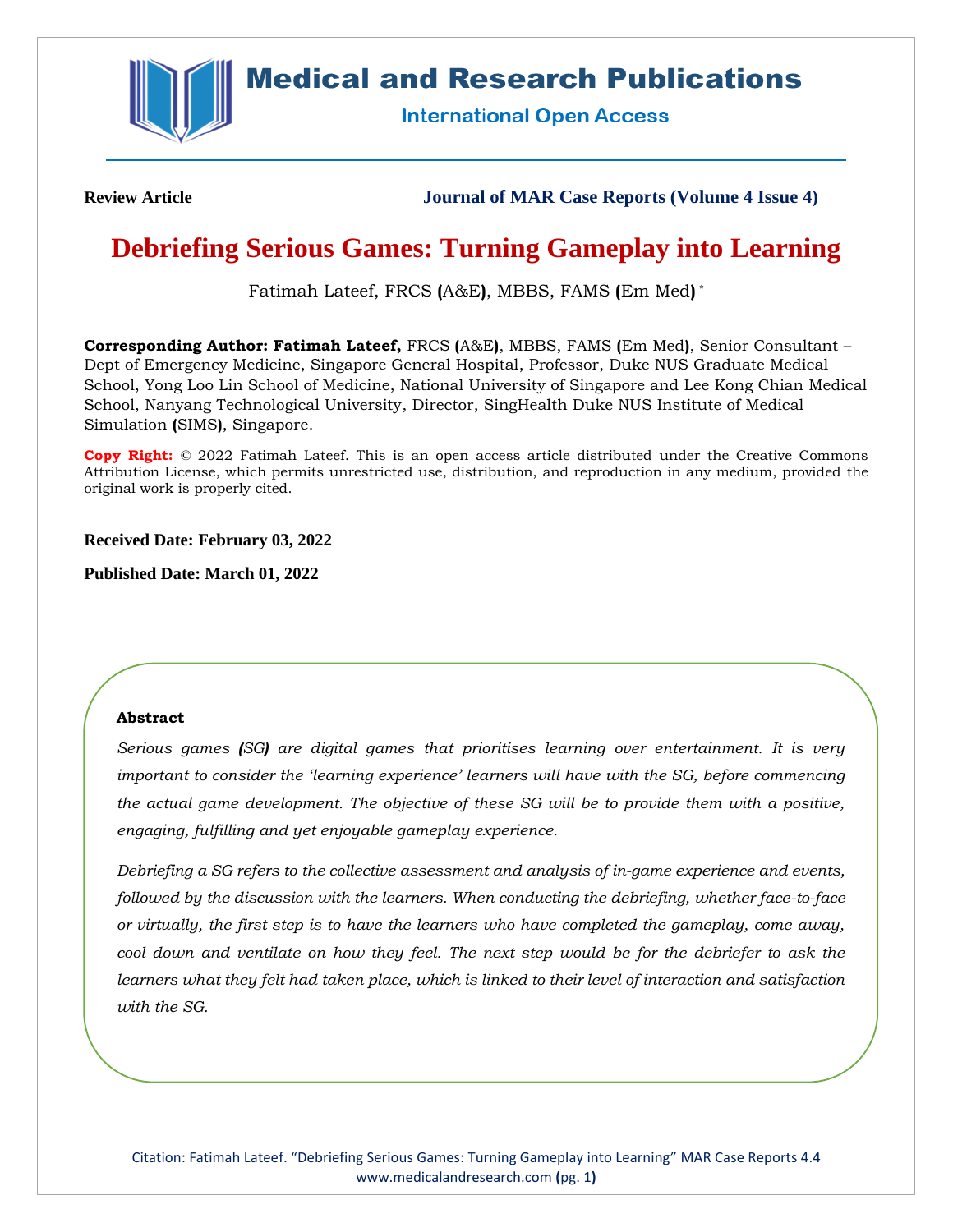*Group sharing then takes place with the learners, reflecting as they verbally narrate their emotions, feelings, actions and performance in negotiating the SG. This can make the group discussion rigorous and richer with individuals contributing different perspectives. This can also be a data collection point of the debriefing. The debriefer can help to ensure there is connectivity*  between the SG and the real-life situation or the clinical situation. This is the equivalent of external *validity of the SG. The learners should also be led to share what were the lessons learnt as well as the "what ifs" (the equivalent of sensitivity, reproducibility of the SG). Finally, it is also about how the learners would be moving forwards and how the experience will impact their practice. The debriefing must be well paced and not rushed. Usually, the more complex the game or the scenario, the more time would be required.*

*This paper also discusses how debriefing could be conducted for SG. Understanding the difference between debriefing and reflection is also emphasized. Finally, as we move, more and more, into technology-enhanced education, these techniques and skills will remain relevant, but may evolve to suit the context.* 

*Keywords: serious games, debriefing, micro-debriefing, reflection.*

## **Introduction**

Serious games **(**SG**)** are digital games that prioritises learning over entertainment. There is still some element of entertainment and that is also why SG are often said to provide 'edutainment'. It connects educational content with game content and facilitates reflection on the experience after the game. SG can be used for teaching, training, assessment and charting of learners' progress and growth. It utilizes immersive science for engagement of learners and players through visual, auditory, cognitive or any combination of these, in a systematic way in order to build up understanding, capabilities, skills or behaviour. Gamification is now shown to be an acceptable and effective method of instruction. These have been used in a multitude of applications today which include skills training, behaviour inculcation, instilling critical thinking and clinical reasoning skills. SG in healthcare can be utilised to achieve behavioural change, reduce educational workload, shorten training time as well as facilitate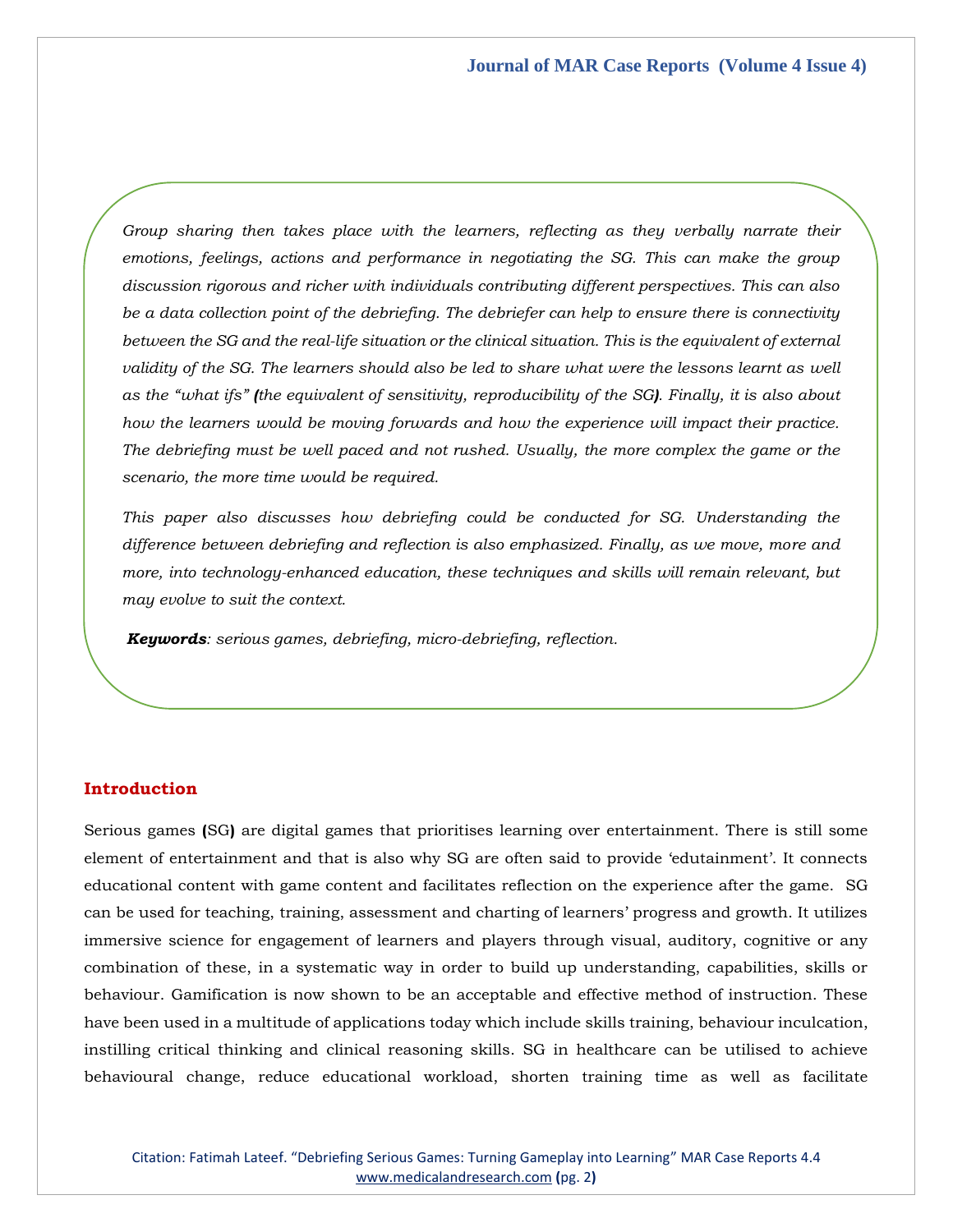familiarization with processes and workflow. The technology is also relatively inexpensive today. **(**1-4**)** The most common learning outcomes from SGs are summarized in **Table 1**.

|    | Cognitive: knowledge and information    |
|----|-----------------------------------------|
| 2. | Motor skills                            |
| 3. | Affective values: attitude, motivation  |
|    | Communication skills                    |
| 5. | Retention: memory of the factual        |
|    | information shared in the serious games |
| 6. | Behaviour: performance                  |

**Table 1:** Learning Outcomes from Serious Games

For planning SG, it is important to consider the context **(**eg. intensive care unit, emergency department, whole institution**)**, the purpose **(**ie. the learning objectives**)** and player specific issues **(**eg. which group of learners, new recruits, junior doctors**)**. It is very important to also give thought to the 'learning experience' that the learners will have with your SG. The objective will be to provide them with a positive, engaging, fulfilling and yet enjoyable gameplay. With the provision of balanced scenarios **(**tagged at the appropriate level for the target learners; not too complex and not too easy**)**, these experiences can be the basis for providing the required scaffolding for nurturing learners, where they will remain engaged without getting bored or too anxious, with an overly complex scenario. The SG will present the scenario/ challenge, allow the learners to make choices and decisions and subsequently, they will deal with the consequences of their choices. All these should preferably be decided before the game development phase. **(**4-7**)**

As with all other educational tools or platforms, feedback and debriefing is also crucial with SG. Together with the reflection process, it will help learners and players consolidate their learning. In the more commonly utilized simulation based scenarios, debriefing is carried out at the end of the scenario management. This is termed as terminal debriefing. **(**8-10**)** There are also variations to this whereby debriefing is conducted in smaller, bite-size, at strategic points during the scenario and this is known as micro-debriefing **(**also known as rapid cycle deliberate practice**)**. There are also other variations possible for debriefing of SG. When complemented with debriefing, SG can yield higher levels of learning and retention as compared to just playing the SG alone. **(**11-14**)** For many, the questions that arise are, when and how is debriefing done for SG?

## **Debriefing**

Debriefing is used across many industries, in work integrated learning and other instances. It is a process whereby people who have gone through an experience are led through a purposeful discussion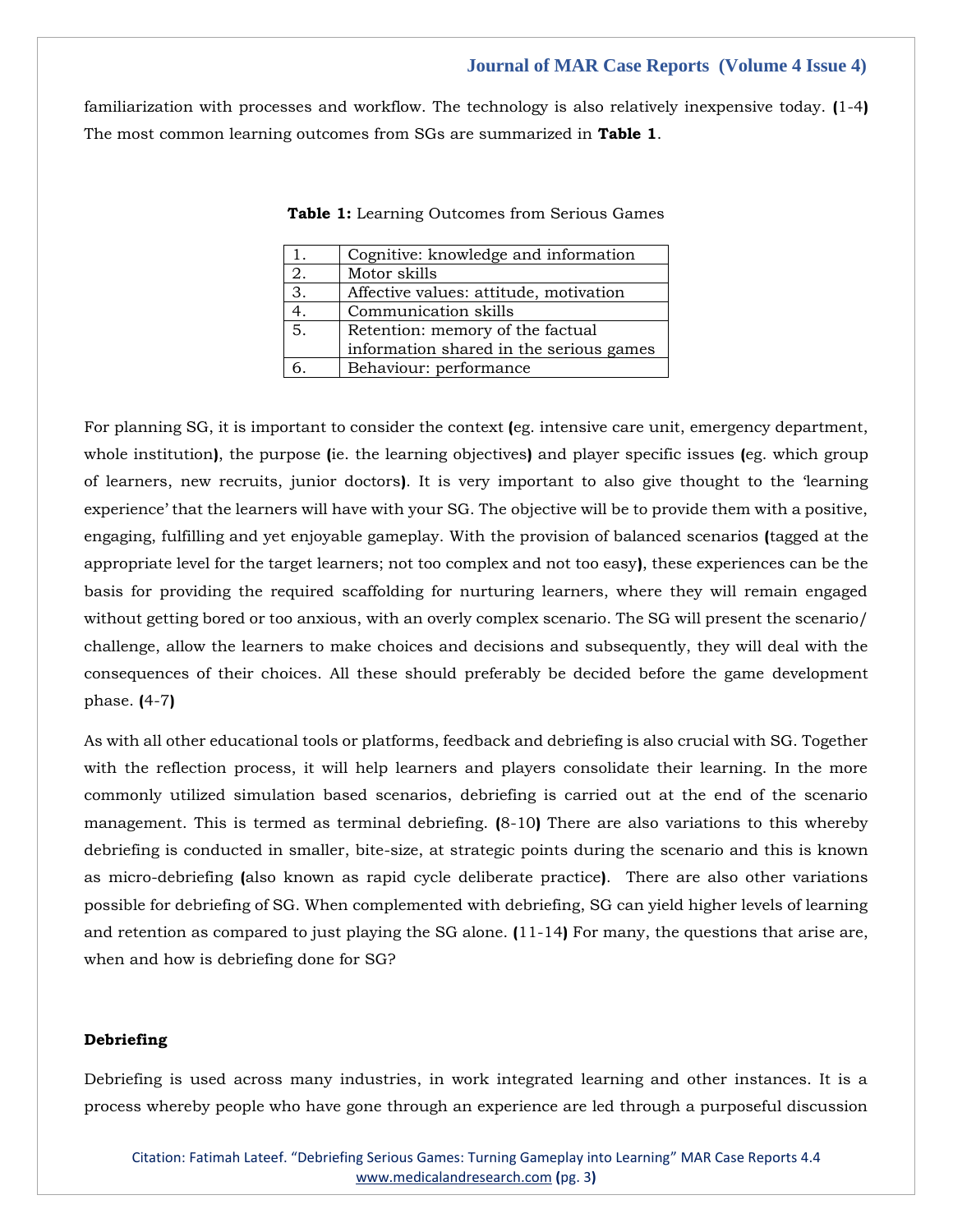of their experience, which involves reflection. Debriefing is separate from the event itself and requires even greater focus and attention. It should align with the set learning objectives and can be a powerful and meaningful learning event. This is where the experience of the simulation or playing the SG, is integrated into the facilitated learning journey. **(**3,4,7-9**)** The two stages of the debriefing process is usually:

- A. The reaction to the experience **(**of the event, the simulation or playing the SG**)** and then
- B. Sharing and reflection, guided by a trained facilitator, to generate the learning

There are six essential structural elements of debriefing: **(**5, 12, 14, 15**)**

- 1. The debriefer: usually a trained faculty who understands the principles of debriefing, simulationbased learning and preferably, adult learning. The person should be able to apply the appropriate model for the debriefing process, facilitate the process with some degree of flexibility and dynamism.
- 2. The participants/ learners to be debriefed: the key group for which the debriefing is focused on. The debriefing should be learner-centric in order to ensure learning takes place.
- 3. The experience or the episode **(**simulation or SG**)**: refers to the immersive part of the activity or simulation. The focus is on experiential learning.
- 4. The impact of the experience: refers to what the learner experiences and then the lasting bearing it has on his learning.
- 5. The recollection or the reflection: this is the core of debriefing. The "reflection on" as well as "reflection of" the experience is important and sets the basis for reasoning, questioning and understanding, in order to meet the learning objectives.
- 6. Dedicated time: adequate training time must be set aside, sufficient enough for playing the SG and the debriefing process. These should not be rushed.

All these elements should be considered and fulfilled in order for an optimal debriefing to be conducted.

## **Debriefing a Serious Game**

When debriefing is to be applied to a SG, it has to be decided early, preferably from the conceptualization phase. However, often it is only discussed during the game development or post-development phase. **(**7, 10**)** There are of course, SG whereby no elements of debriefing is incorporated or done, and it only involves "playing the SG". In these cases, it is highly dependent on the learner how much they learn and reflect. After playing the SG multiple times, there may be some subconscious retention. **(**4,6,9**)**

Debriefing a SG refers to the collective assessment and analysis of in-game experience and events, followed by the discussion with the learners. Their reflection is crucial and the debriefer can help lead them into understanding this in relation to real-world practice. During debriefing all the observations will help form a common picture of what happened and these will help in calibrating them to improve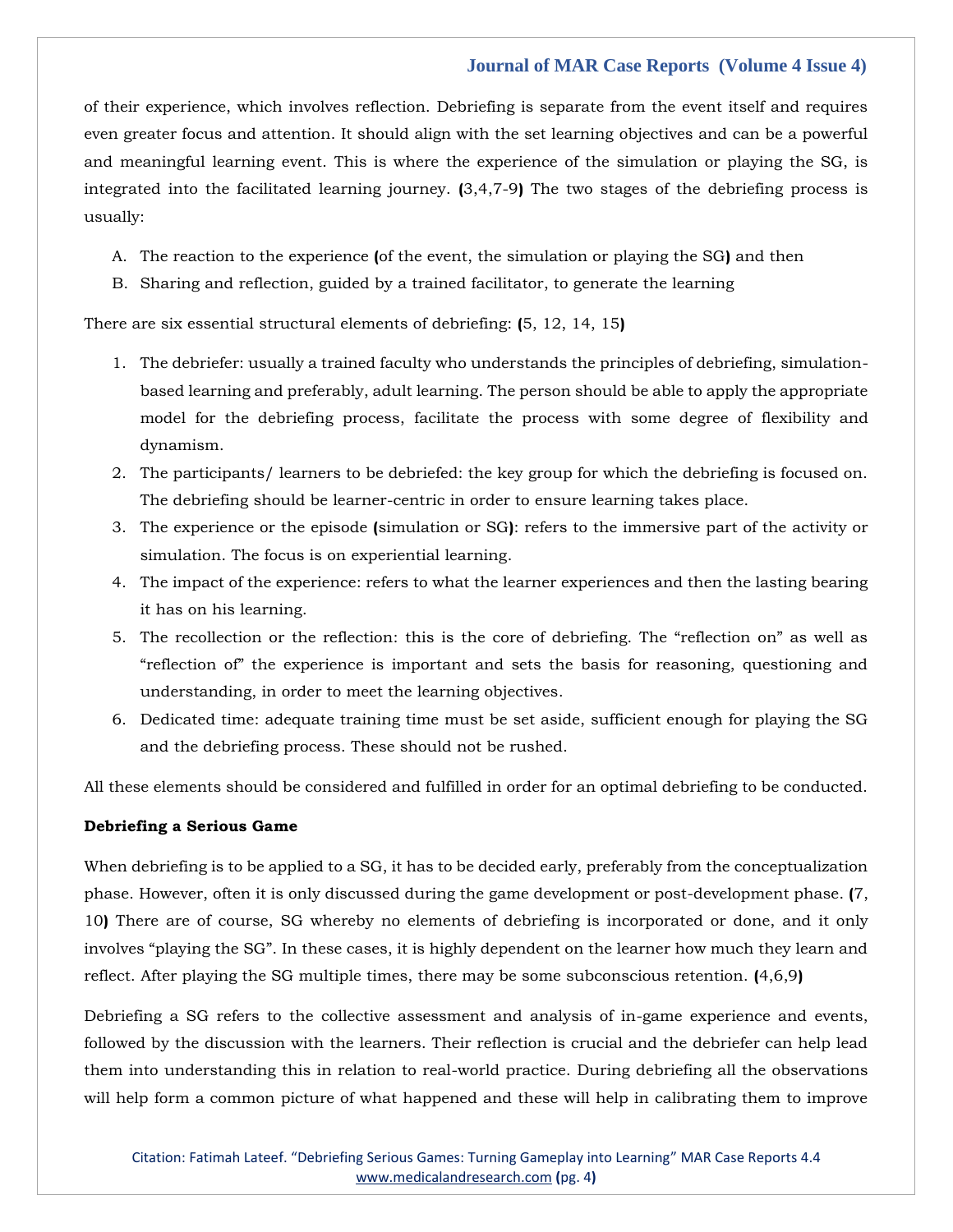any measurement reliability. The debriefing and the SG must reinforce each other. **(**14-16**)** With the current Covid 19 pandemic, more and more debriefing is now conducted virtually or is also known as 'tele-debriefing"

As in Fig 1, before learners play the SG, they should be given a pre-briefing session. This aims to explain what is the objective/s of the SG, their roles as they play the game, and the assumption that everyone involved is motivated and would like to improve themselves. In some cases, a trial and familiarization session can be included in the pre-briefing session. Others may take the learners through the familiarization of the SG, after the pre-briefing. Some SG are divided into various stages or modules, whilst some come in one stage/ module only. Learners should also be told if they can stop at certain strategic point or if they need to complete the whole module before taking time-out. Many SGs are played at the individual level, whilst there are some that involves multi-player. **(**10, 17-21**)**

#### **After the learner plays the SG, there are a few options. (Fig1)**



Fig 1: The Stages in Playing and Debriefing of a Serious Game

SG: Serious Games

f2f: face to face

Red font: indicate guided and supported learning using Debriefing

Citation: Fatimah Lateef. "Debriefing Serious Games: Turning Gameplay into Learning" MAR Case Reports 4.4 [www.medicalandresearch.com](http://www.medicalandresearch.com/) **(**pg. 5**)**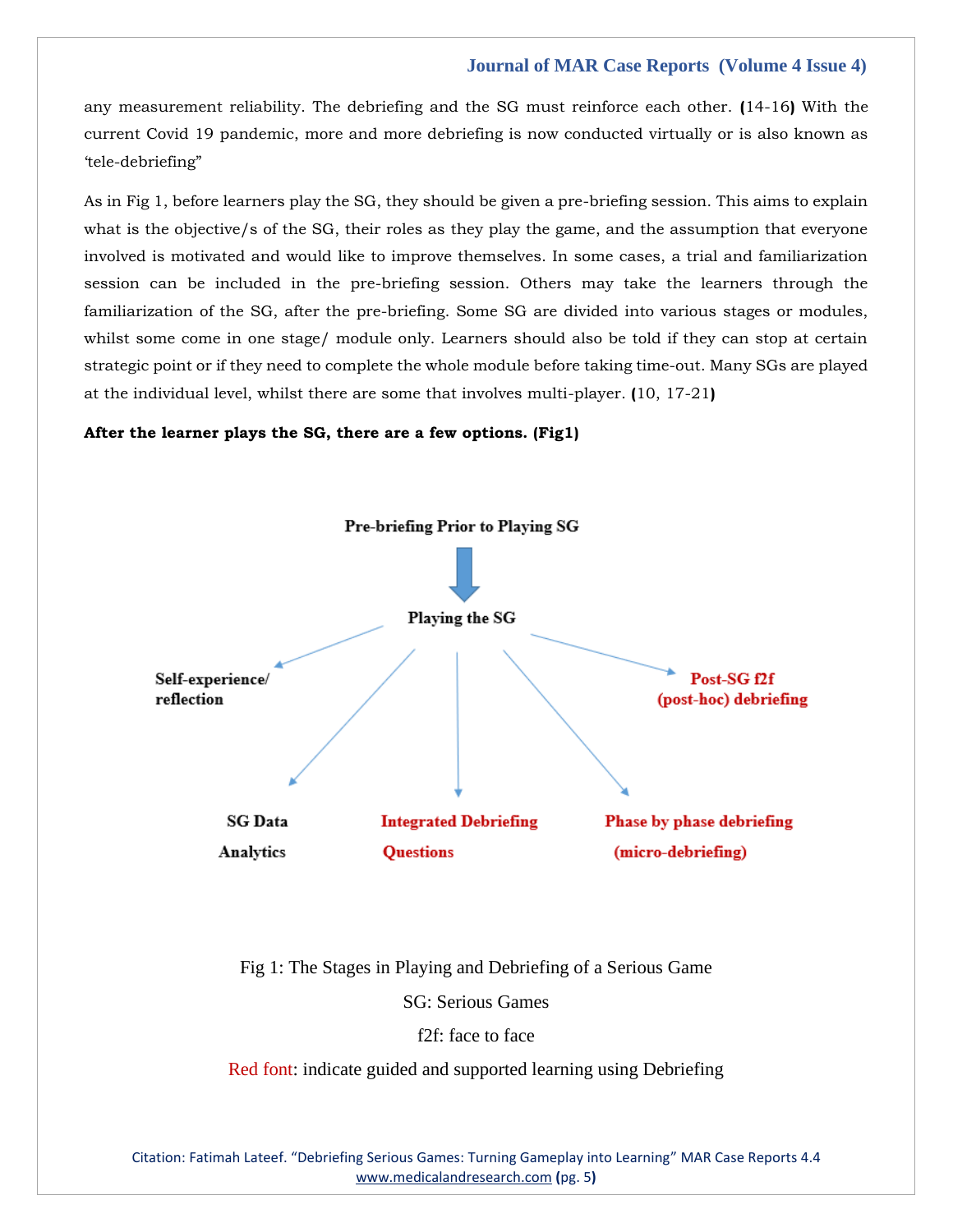- 1. The learner who has gone through the experience of playing the SG, self- reflect or is left on his own to draw conclusions and deductions. This approach is relatively non-directed by an external party and is dependent on the intrinsic motivation of the learner. In such SG, very much depends on the learner; how much he can deduce and learn by playing the SG. The learner will go through self reflection and self-assessment to help develop their own clinical reasoning. Critical selfreflection can help develop self-awareness. This approach may be useful for very senior and advanced learners as part of life-long learning or as part of faculty development. **(**5, 10**)**
- 2. Planning for SG data analytics is a decision that needs to be made early so that the needed programme and software can be incorporated. This consideration must be borne in mind during game development and design. It may be possible to see which are the modules or steps whereby learners are having difficulties, find challenging or are taking a longer time for decision making. The more straightforward and easier steps can also be deduced by these analytics, which will show how quickly learners can negotiate each module. As these SG are played, actual time can be captured and this will enable analysis of time taken or processing time by learners for a variety of tasks or steps. To have such data analytics programming for a SG, it may cost higher as there is a need to get a IT **(**information technology**)** trained personnel to prepare and incorporate this. It would be useful to have this person engaged from the conceptualization stage so that he can suggest what is feasible and what is not recommended. For such SG, once the learners have played, backroom data charts can be called up and thus, interpretation made pertaining to the SG as a learning activity. **(**2, 4, 10, 16, 20**)**
- 3. In some SG, there are integrated debriefing questions embedded into the game itself. These must be carefully planned and is useful to have the inputs from an education specialist. Usually these must be alignment with the set learning objectives and be interspersed at strategic points of the gameplay. Essentially, it requires the build-in of the debriefing data into the SG software. Data from the responses to these questions can be seen by the facilitating faculty and conclusions be drawn and acted upon accordingly. Some studies have shown that integrated debriefing has the highest learning outcomes. One reason for this could be the temporal proximity of the debriefing in relation to the activity. This is somewhat similar to the immediacy of feedback on learning. Timely feedback can promote and inspire learning. **(**15-18, 22, 23**) (Table 2)**
- 4. **Micro-debriefing** can also be used for SG debriefing. This is useful for games which are longer in duration or have multiple phases and modules. The faculty in charge can stop the gameplay after each module at strategic points and facilitate a debriefing. Alternatively, the debriefing can be embedded as questions at the end of each module. This debriefing can also be done face-toface **(**if the learners are playing in the same location**)** or virtually **(**if the learners are all playing at different locations**)**. This method of debriefing a SG can be more time consuming and will require a faculty to be present for the whole duration of the game play. This may be a useful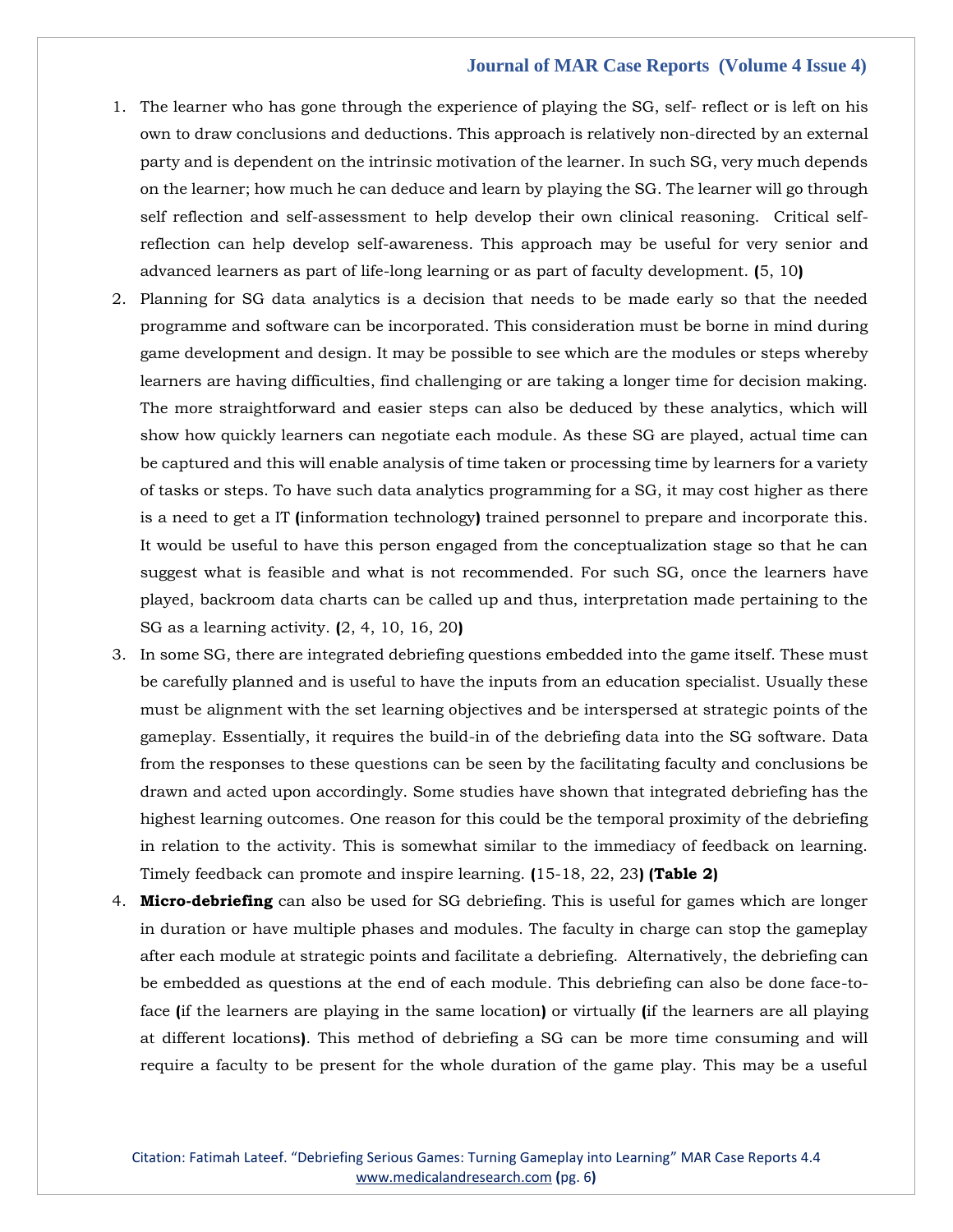technique for younger learners, students or new recruits who may require more direction and support. **(**11, 13, 14, 19, 22**)**

5. For post-SG debriefing, the learners will play the game till completion and at the end, a terminal debriefing session will be facilitated by a faculty. Again, this can be face-to-face or virtual. Also known as post-hoc debriefing, this can be conducted in a personalised manner or in a group. The learners will reflect on their game playing experience and share. Whilst the learners play the game individually, the debriefing can be conducted as a group. This way, they can learn from each other as well. **(**3, 5, 12, 14**) (Table 2)**

For those who are considering whether to have debriefing for their SG and also which option is best and most appropriate for them, it is important to take note that studies have shown that: **(**12,,13,15-17**)**

- a. SG supplemented with debriefing can yield better learning gains compared to those without debriefing and
- b. SG complemented with debriefing can yield a higher level of retention, compared to those without debriefing.

| Debriefing Integrated into the SG                                                                                                                                                              | Post-hoc Debriefing after the SG                                                                                                                                               |
|------------------------------------------------------------------------------------------------------------------------------------------------------------------------------------------------|--------------------------------------------------------------------------------------------------------------------------------------------------------------------------------|
|                                                                                                                                                                                                |                                                                                                                                                                                |
| Done immediately after each segment/<br>module and thus allows for better<br>recollection and recall of events/ incidents<br>during the game                                                   | Debriefing is 'terminal" or at the end of the<br>whole SG and thus recall may not be as<br>accurate and detailed                                                               |
| When SG is separated into phases/ modules,<br>debriefing can be conducted in bite-sizes (<br>known as micro-debrief). This helps to split<br>up the cognitive load into manageable<br>quantums | Facilitated debriefing at the end may be<br>longer and has to cover more pointers and<br>elements. This makes the cognitive load<br>heavier towards the end                    |
| There is greater ownership as any elements<br>and activity are self-initiated by the learner.<br>Internal motivation levels are usually higher                                                 | This is facilitated by faculty or trainer and<br>thus involves more external motivation                                                                                        |
| Greater autonomy on the part of the learner                                                                                                                                                    | As it is guided and facilitated, the level of<br>autonomy may not be as high                                                                                                   |
| Entertainment and learning are integrated                                                                                                                                                      | The differentiation of entertainment and<br>learning may tend be more defined                                                                                                  |
| Involves more self-processing                                                                                                                                                                  | More of a group processing activity                                                                                                                                            |
| Formative assessment                                                                                                                                                                           | Used more for summative assessment                                                                                                                                             |
| The more immediate inputs and feedback<br>after each module/ segment may enable<br>learners to go back and replay the segment<br>to improve and learn from their mistakes.                     | As this tend to usually be a facilitated<br>activity, learners may not have the ability to<br>go right back to repeat the gameplay until<br>the terminal debrief has completed |

Citation: Fatimah Lateef. "Debriefing Serious Games: Turning Gameplay into Learning" MAR Case Reports 4.4 [www.medicalandresearch.com](http://www.medicalandresearch.com/) **(**pg. 7**)**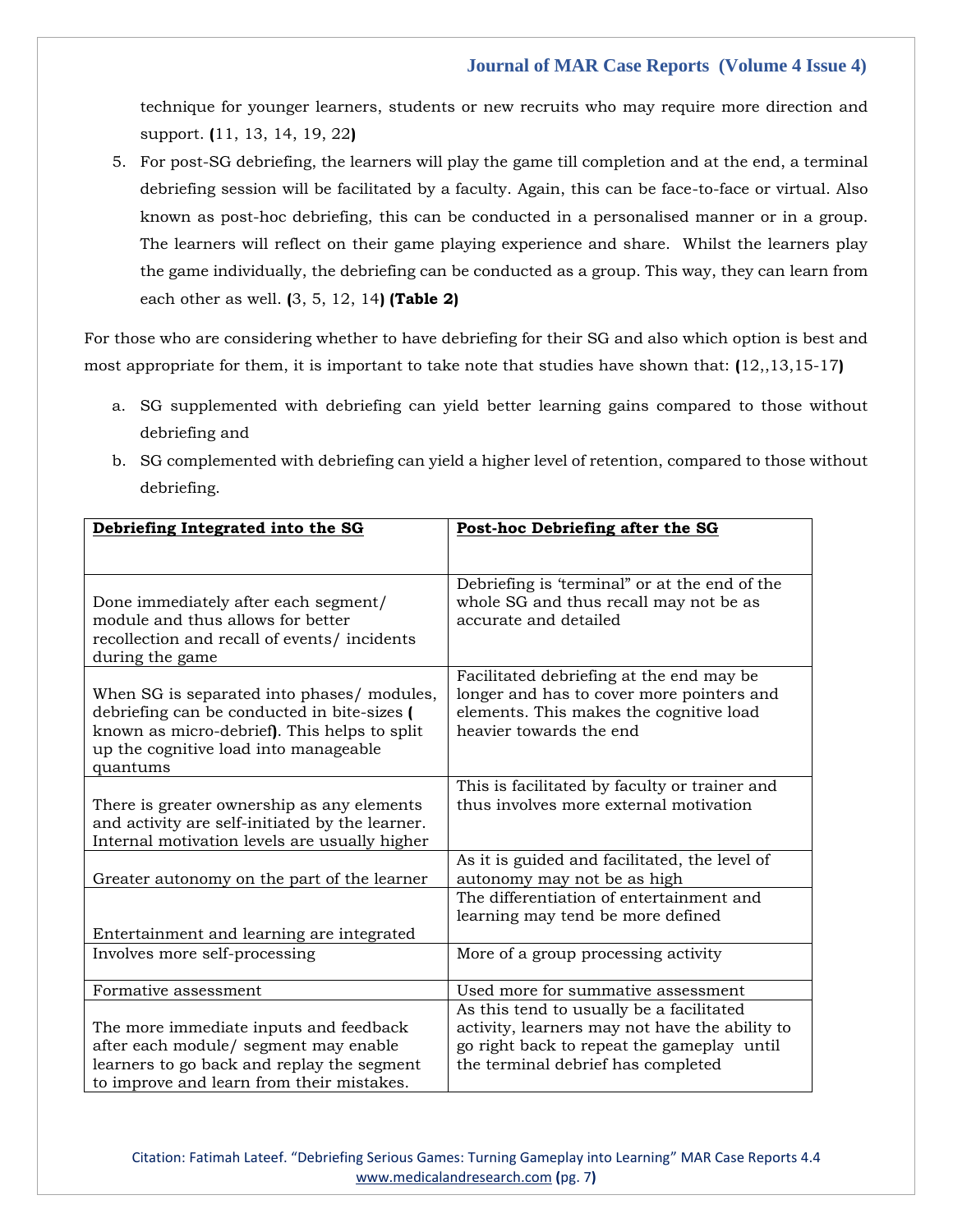| This is a value-add for integrated feedback or<br>debrief |                                                                                                            |
|-----------------------------------------------------------|------------------------------------------------------------------------------------------------------------|
| Learners tend to become independent/<br>competent earlier | May need a longer period to attain<br>competency ( but dependent on the type and<br>selection of learners) |

**Table 2:** Comparison of Debriefing integrated into SG versus Post-hoc or Terminal Debriefing

## **The Process of Debriefing and Refection after Gameplay**

When conducting the debriefing, whether face-to-face or virtually, the first step is to have the learners who have completed the gameplay, come away, cool down and ventilate on how they feel. The next step would be for the debriefer/ facilitator to ask the learners what they felt had taken place, which is linked to their level of interaction and satisfaction with the SG. Here is where they will start sharing their experience, views and there will be group sharing. This can make the group discussion rigorous and richer with individuals sharing different perspectives. This can also be a data collection point of the debriefing. The debriefer can help to ensure there is connectivity between the SG and the real-life situation or the clinical situation. This is the equivalent of external validity of the SG. The learners should also be led to share what were the lessons learnt as well as the "what ifs" **(**the equivalent of sensitivity, reproducibility of the SG**)**. Finally, it is also about how the learners would be moving forwards and how the experience will impact their practice. The debriefing must be well paced and not rushed. Usually, the more complex the game or the scenario, the more time would be required. **(**4, 9, 15, 24-26**) (Table 3)**

| <b>Kirkpatrick's Levels</b> | Elements                                                           |
|-----------------------------|--------------------------------------------------------------------|
|                             | Reaction and response, satisfaction with the interaction           |
|                             | Learning and formal self-assessment (or other forms of assessment) |
|                             | Behaviour impact on practice                                       |
|                             | Results and patients outcomes                                      |

## **Table 3:** Kirkpatrick's Levels of learning with the approach to Serious Gameplay

Some debriefers prefer to have a relatively fixed structure to follow during debriefing, whilst others are more attuned to some degree of flexibility to ensure free-flowing discussions. Debriefers need to have some basic understanding of the debriefing process. They can apply any framework or model they are comfortable with, similar to debriefing any other simulation activity. They can also explore options and integrate as necessary as they facilitate the debriefing. Other factors that affects SG debriefing include debriefer style, grasp of the debriefing process and depth of knowledge. It is important to be aware that debriefing a serious game is different from just carrying out the assessment of the performance of the SG. **(**26-35**)** The level of trust and psychological safety of the learners is also an important factor to consider. **(**36-38**)**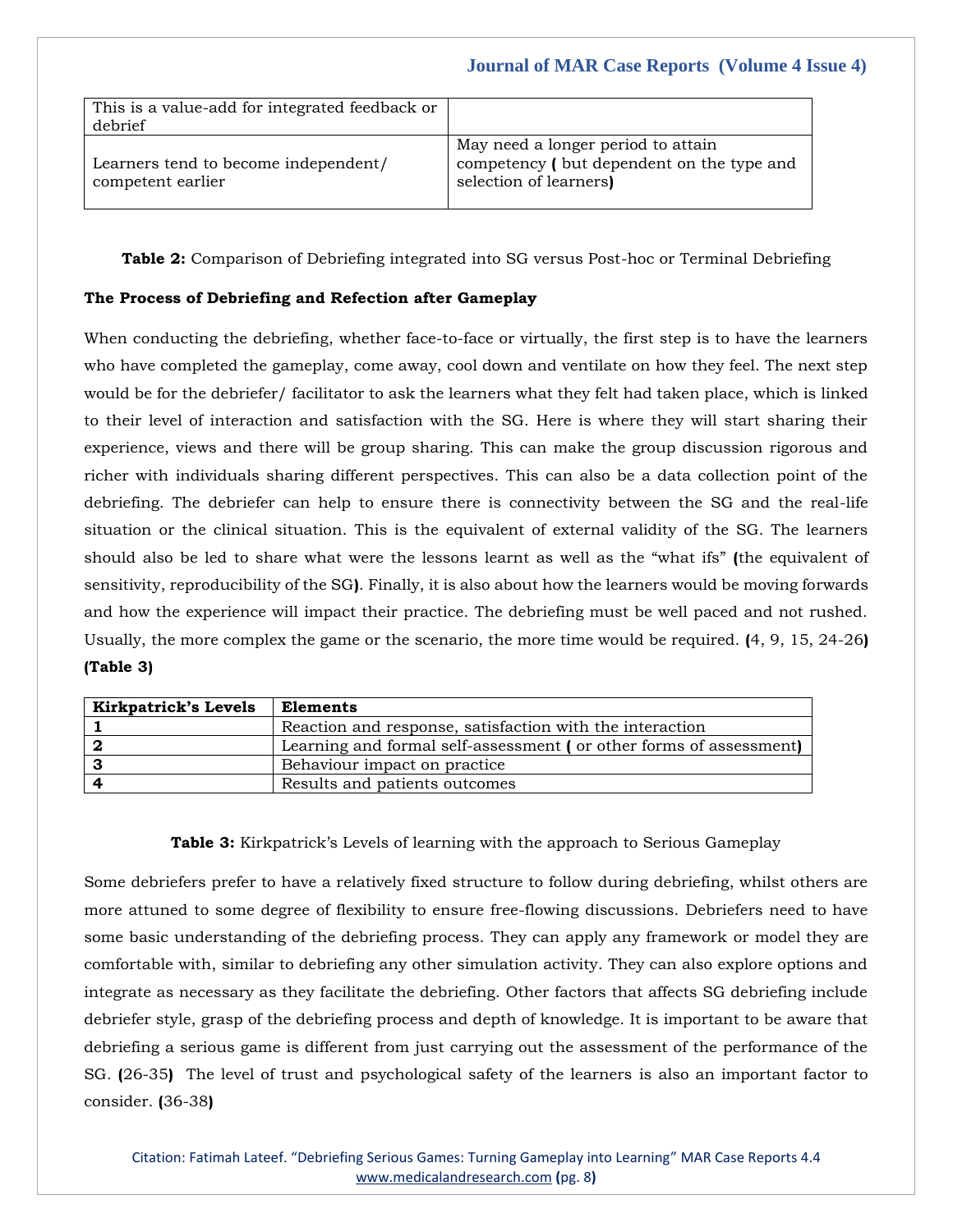Debriefing is closely linked to reflection and they are indeed inter-dependent, but each represents a unique process. Reflection is the basis for debriefing. Debriefing is the process that stimulates reflection. It is important for the debriefer to strike the right balance between the two, for each session. Reflection can be quite an abstract concept, but simply put, it involves an individual 'reliving', recalling and going through in his mind, an experience. In our context, it would be what he has gone through when playing the SG. Reflection is done individually, independently, at a personal level by a person. It can be repeated and deepened for one to gain better insight and understanding. It contributes actively to the integration of what has been learnt. The term 'reflective learning', means reflection with processing of information or an experience. **(**39-42**)** Some of the characteristics differentiating debriefing from reflection are shared in **Table 4**.

| Debriefing                                 | Reflection                                   |
|--------------------------------------------|----------------------------------------------|
| Active and concrete                        | More abstract                                |
| Facilitated and guided by a debriefer      | Individually done, more independent and      |
|                                            | personal                                     |
| Group sharing and activity                 | Each person does this personally usually     |
| Can be structured or less structured       | Based on individual's recall and memory in   |
| depending on the group dynamics, the       | recollection                                 |
| debriefers preference and other factors    |                                              |
| Focus is outward; on action and problem    | Drawn from internally and reflection can be. |
| solving                                    | repeated and cyclical. Can be deepened in    |
|                                            | order to increase understanding              |
| Involves processing emotions               | Promotes engagement with emotions            |
| Involves reviewing experiences             | Also involves revisiting experiences         |
| Verbal and active communication; involves  | Quiet, introspective                         |
| sharing                                    |                                              |
| Does require time but with more verbal and | Takes time, effort and discipline,           |
| immediacy                                  |                                              |

**Table 4:** Comparison of the Process of Debriefing and Reflection

# **Conclusion**

As educators and learners are exposed to more technology-enhanced learning opportunities, SG is one that will continue to feature prominently. This has also been promulgated by the current Covid 19 pandemic and will continue to feature in the new norm. Learners and educators must keep abreast and become familiar with the process of reflection and debriefing, whether these are applied to traditional modes of learning or to the newer modalities of educational tools and platforms.**(**43**)**

# **References**

1. Crookall D. Serious games, debriefing and simulation/ gaming as discipline. Simulation and Gaming 2010; 41: 898-920

Citation: Fatimah Lateef. "Debriefing Serious Games: Turning Gameplay into Learning" MAR Case Reports 4.4 [www.medicalandresearch.com](http://www.medicalandresearch.com/) **(**pg. 9**)**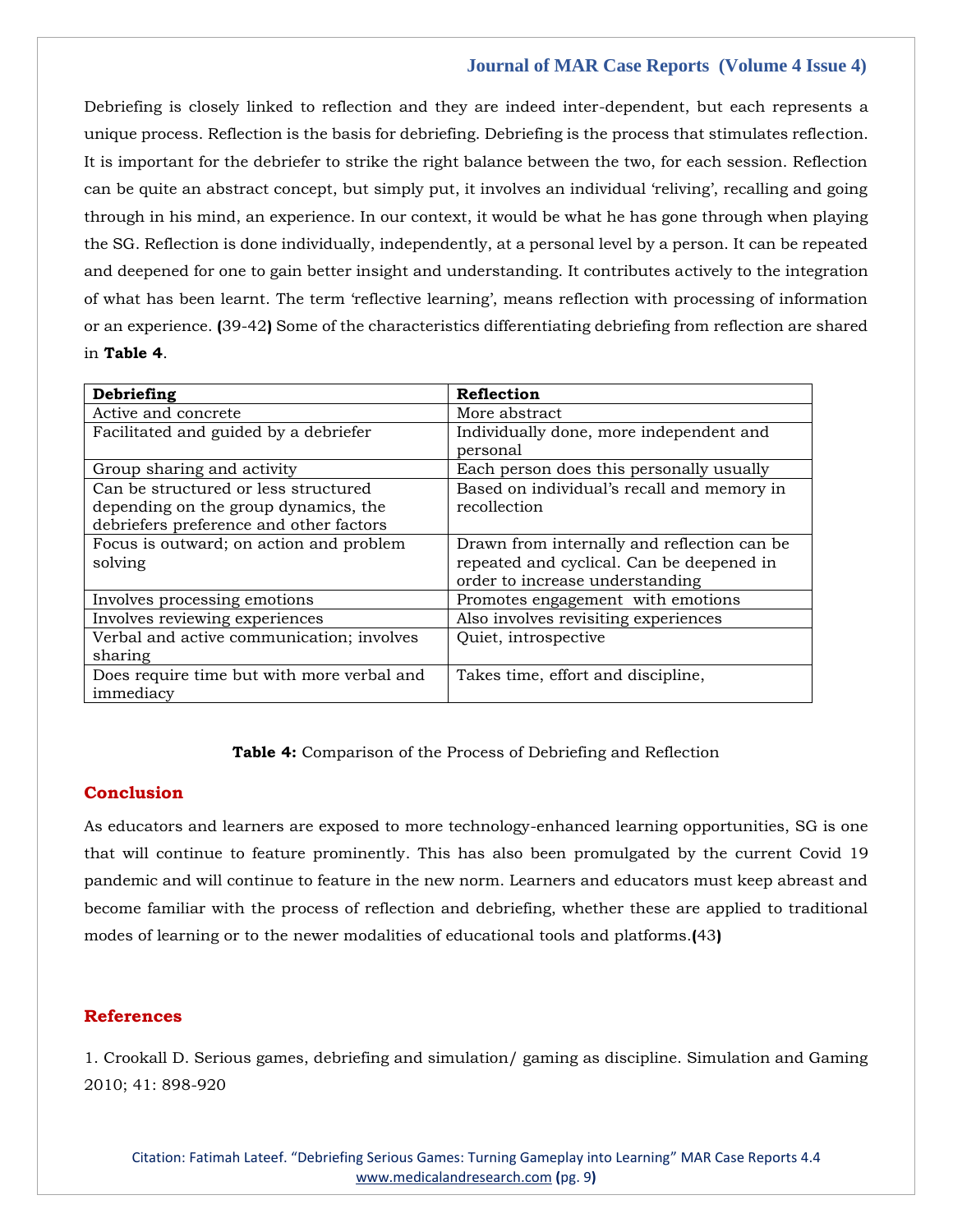2. Lederman LC. Debriefing: Towards a systematic assessment of theory and practice. Simul Gaming1992; 23**(**2**)**: 145-160

3. Abulebda K, Auerbach M, Limaiem F. Debriefing techniques utilised in medical simulation. In: StatPearls **(**Internet**)**. Treasure Island **(**FL**)**. StatsPearls Publishing, Jan 2021. Available: https://www.ncbi.nlm.nih.gov/books/NBK546660/

4. Lateef F, Lim RE, Loh WYM, Yew CPK, Wong M, Lew KX, Suppiah M. Taking serious games forward in curriculum and assessment: Starting infusions right every time. Journal of Emergency, Trauma and Shock 2021; 14: 232-239

5. Charsky D. From edutainment to serious games: a change in the use of game characteristics. Games Cult 2010; 5**(**2**)**: 177-198

6. Petranek C, Corey S, Black R. Three levels of learning in simulations: Participating, debriefing and journal writing. Simulation and Gaming 1992; 23**(**2**)**: 174-185

7. Thiagarajan S. Using games for debriefing. Simulation and Gaming 1992; 23**(**2**)**: 161-173

8. Peters VAM, Vissers GAN. A simple classification model for debriefing simulation games. Simulation and Gaming 2004; 35**(**1**)**: 70-84

9. Fanning RM, Gaba DM. The role of debriefing in simulation based learning. 2007; 2: 115-125

10. Klabbers JH. Gaming and Simulation: Principles of a science of design. Simulation and gaming 2003; 34: 569-591

11. Lateef F. The use of micro-debrief in simulation-based leanring for medical students. SF Journal of Med and Research 2021; 2**(**1**)**: 1015

12. Kriz WC. Creating effective learning environments and learning organizations through gaming simulation designs. Simulation and Gaming2003; 34: 495-511

13. Qudrat-Ullah H. Debriefing can reduce misperception of feedback. The case for renewable resource management. Simulation and Gaming 2007; 38: 382-397

14. Van der Meij H, Leemkuil H, Li JL Does individual or collaborative self-debriefing better enhance learning from games.? Computers in Human Behaviour 2013; 29: 2471-2479

15. Van den Hoogen J, Lo J, Meijer S. Debriefing Research games: context, substance and method. Simulation and gaming 2016; 47**(**3**)**: 368-388

16. Grund CK, Schelkle M. Developing serious games with integrated debriefing. Bus Inf Syst Eng 2020; 62**(**2**)**: 87-101

Citation: Fatimah Lateef. "Debriefing Serious Games: Turning Gameplay into Learning" MAR Case Reports 4.4 [www.medicalandresearch.com](http://www.medicalandresearch.com/) **(**pg. 10**)**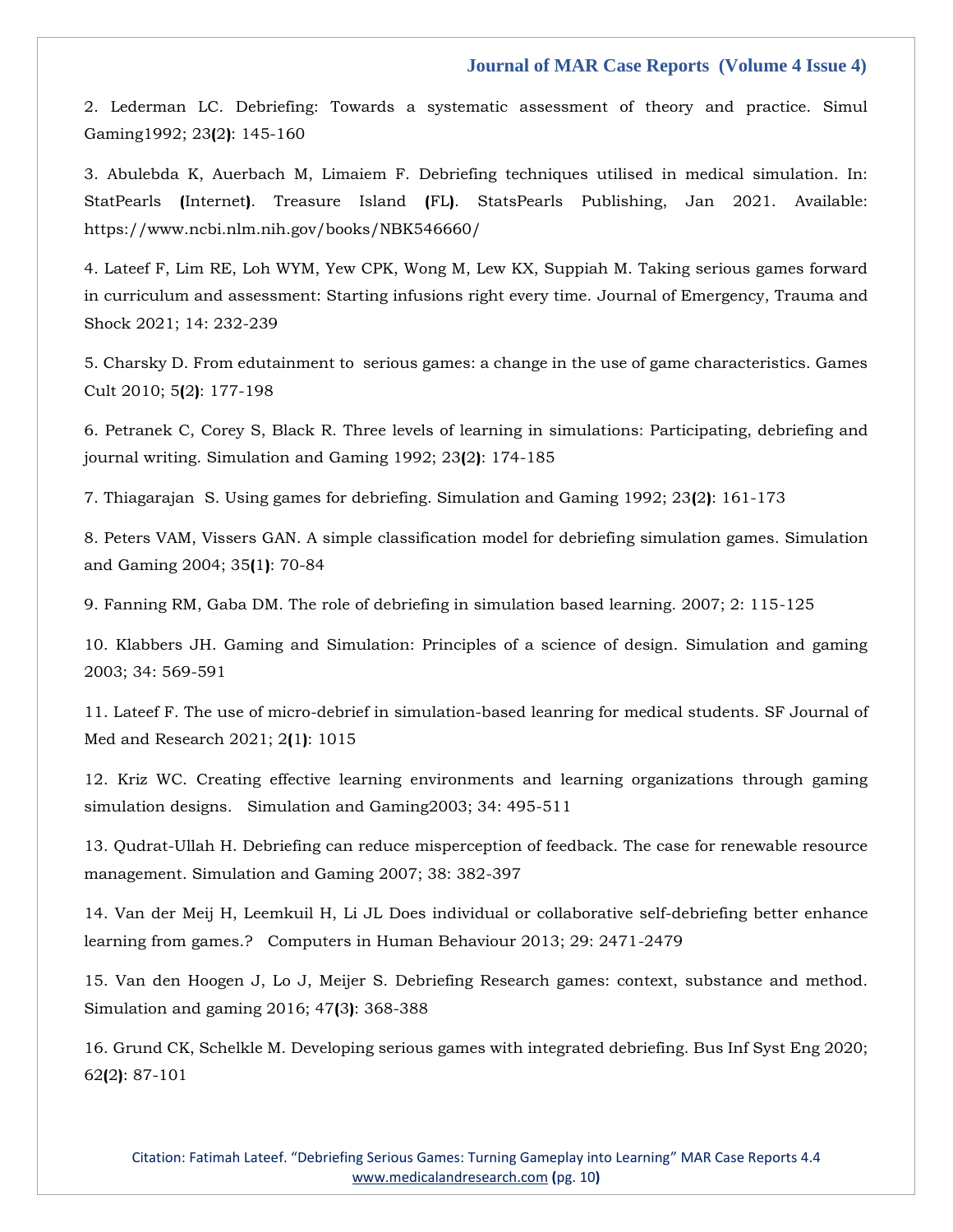17. Kusurkar RA, Ten Cate TJ. Vos CMP, Westers P, Croiset G. How motivation affects academic performance: a structural equation modelling analysis. Adv Health Sci Educ 2013; 18**(**1**)**: 57-69

18. Garris R, Ahlers R, Driskel JE. Games, motivation and learning. A research and practice model. Simul Gaming 2002; 33**(**4**)**: 441-467

19. Nadolski RJ, Hummel HGK. Retrospective cognitive feedback for progress monitoring in serious games Br J Educ Technol 2017; 48**(**6**)**: 1368-1379

20. Lateef F. Computer-based simulation and online teaching netiquette in the time of Covid 19. EC Emergency Medicine and Crit care 2020; 4**(**8**)**: 84-91

21. Lateef F. Covid 19 and teams in the virtual space. Medical and Research Publication 2021; 3.6

22. Kickmeier-Rust MD, Albert D. Micro-adaptivity: protecting immersion in didactically adaptive digital educational games. J Computer Assist learn 2010; 26**(**20: 95-105

23. Michelet D, Barne J , Truchot J, Piot MA, Cabon P, Tesniere A. Effects of computer debriefing on acquisition and retention of learning after screen-based simulation of neonatal resuscitation: Randomised Controlled Trial. JMIR Serious Games 2020; 8**(**3**)**: e18633. Available at doi.10.2196/18633

24. The Kirkpatrick's Model. Learn the four levels of evaluation. Ardent Learning. Available at : https://ardentlearning.com/log/what-is-the-kirkpatrick-model

25. Alsalamah A, Callahan C. Adapting the Kirkpatrick Four level model to training criteria for evaluation of training programme for teachers. Edu Sci 2021; 11: 116

26. Smidt A, Balandin S, Sigafoos J, Reed VA. The Kirkpatrick Model: a useful tool for evaluating training outcomes. J of Intelectual and Devp Disability 2009; 34**(**3**)**; 266-274

27. Pavlov OV, Seed K, Robinson LW. Improving instructional simulation with structural debriefing. Simul Gaming 2015; 46**(**3-4**)**: 383-403

28. Rudolph JW, Simon R, Raemer DB, Eppich WJ. Debriefing in formative assessment: closing performance gaps in medical education. Acad Emerg Med 2008; 15**(**11**)**: 1010-1016

29. Gee JP. What video games have to teach us about learning and literacy. Comput Entertain 2003; 1**(**1**)**: 20

30. Kiili K. Digital game-based learning: towards an experiential game-based model. The Internet and Higher Edu 2005; 8**(**1**)**: 13-24

31. Wouters P, Van Oostendorp H. A meta-analysis review of the role of instructional support in gamebased learning. Computers and Edu 2013; 60**(**1**)**: 412-425

Citation: Fatimah Lateef. "Debriefing Serious Games: Turning Gameplay into Learning" MAR Case Reports 4.4 [www.medicalandresearch.com](http://www.medicalandresearch.com/) **(**pg. 11**)**